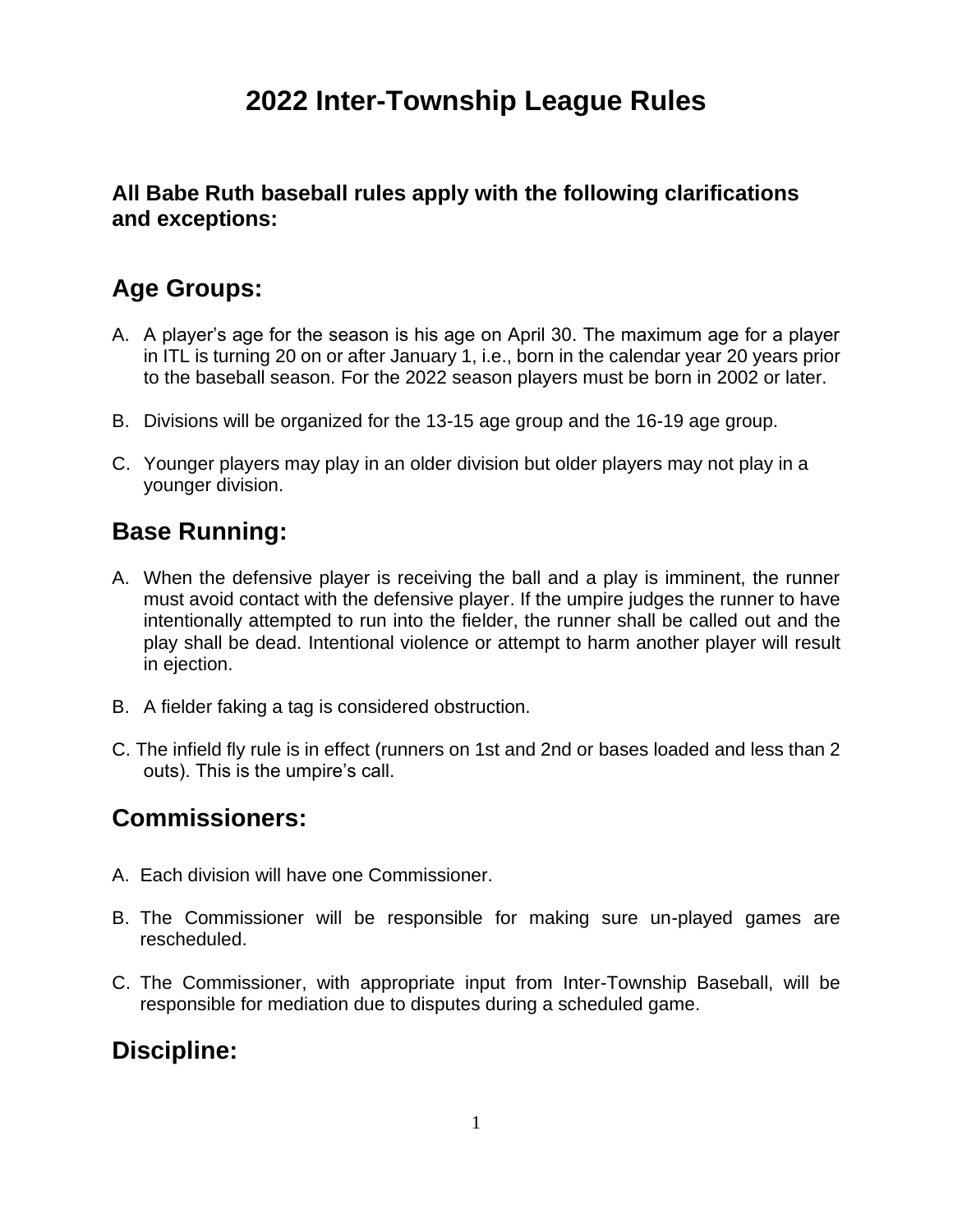- A. Managers/Head Coaches of all teams are responsible to their Association and Inter-Township Baseball for the conduct of their players, their coaches, their parents, their spectators/fans, as well as themselves.
- B. No abusive language, violence or un-sportsman like conduct will be tolerated. The umpire has the authority to eject a player or coach from the game for violations. The umpire must issue a warning prior to ejecting someone except in the case of violent behavior. Umpires have the right to call a forfeit if a person (player, coach, or spectator) refuses to leave the field when requested by the umpire.
- C. If an umpire ejects a player or coach, he will also be suspended from the next game. If a coach enters the suspended player into that game, the team will forfeit the game. If the suspended coach attends the next game, the team will forfeit the game. In the event of an ejection, it is the responsibility of both coaches to report the name and number (if applicable) of the ejected player or coach to the league so this rule can be enforced. The league will alert the opponent in the offending team's next game. This rule is necessary since the umpires do not report to the league.

### **Home Team Responsibilities:**

- A. Home team must supply the following:
	- 1. A playable field.
	- 2. At least two (2) new game quality baseballs
	- 3. Umpires. Home and away teams will split umpire fees for playoff games.

#### **Insurance:**

- A. Each team must provide proof of insurance for their players and coaches to the league officers prior to the start of the season.
- B. All organizations' insurance must include a rider naming Inter-Township League as an additional Insured unless covered by an umbrella insurance policy.

#### **Lineups:**

- A. Only 9 players may play defensively at one time.
- B. Free substitution on defense is allowed at any time in the game for non-pitchers.
- C. The batting order must include all players present for the start of the game. If a player arrives late, he must be placed at the end of the lineup. (Exception: See Rule E).
- D. Each player must be on the field for at least 2 of the first 5 innings and 3 of the first 7 innings. No player may sit more than 2 consecutive innings.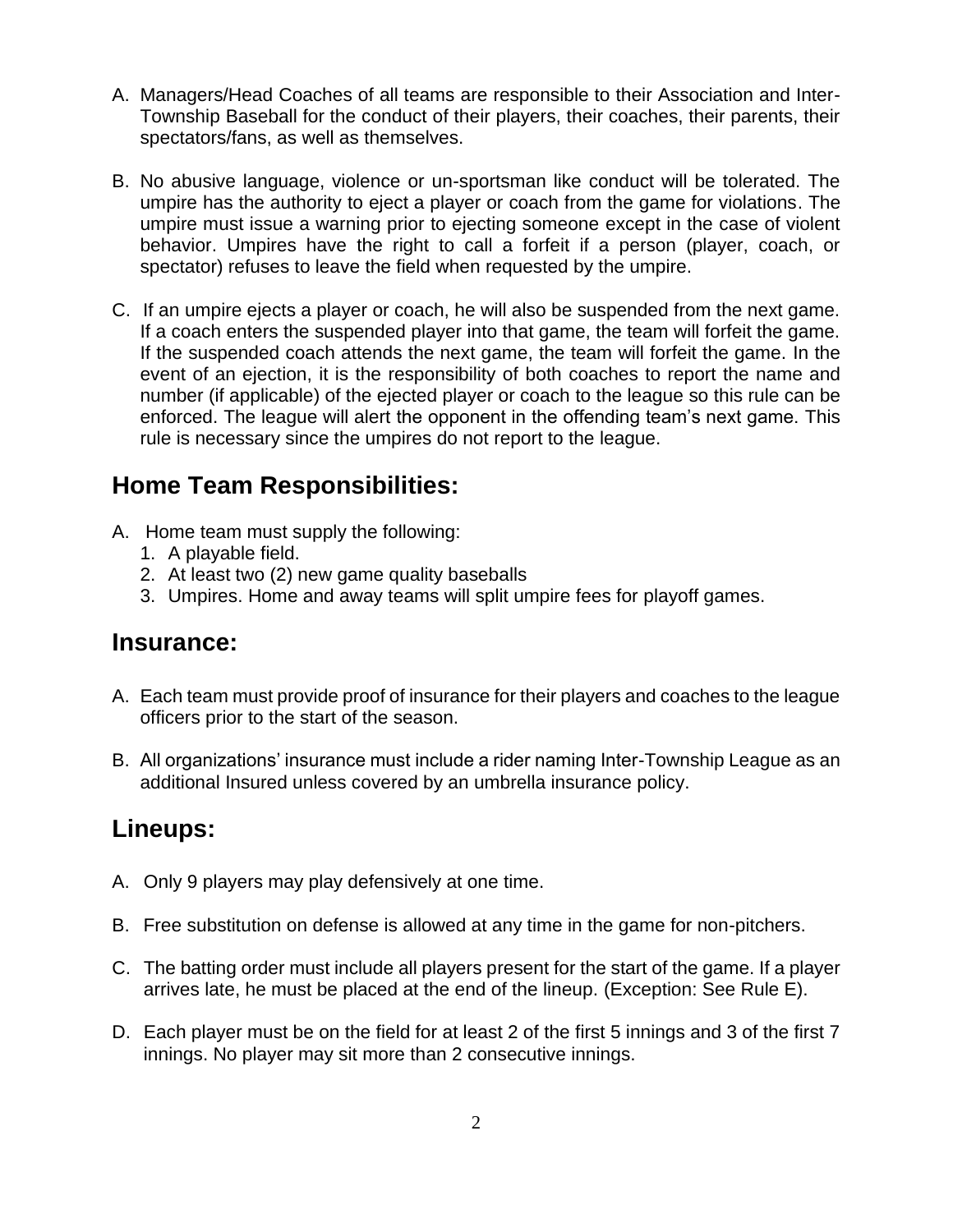- E. For **Playoff games only,** the team that has more players will be allowed to use A/B pre-slotting in their lineup for players that exceed the opposing team's number of players. Example: If Team 1 has 12 players and Team 2 has 16 players, Team 2 would be allowed to have 12 lineup positions of which 4 are A/B pre-slotted. The batting line-up card must clearly indicate the "A" and "B" slotted players. Players who are pre-slotted, must alternate at bats each and every time through the line-up in a fashion such that player A bats the first time through the line-up, player B bats the second time through, player A bats the third time, and so on. If a non-slotted player is injured, there will be no change in the hitting lineup. If a pre-slotted A or B player is injured, that player's counterpart will bat in the A and B position for the remainder of the game.
- F. A player who leaves the game due to injury or other activity is removed from the lineup with no penalty. A coach who knows a player will be leaving the game for another activity should inform the opposing coach before the game or as soon as possible. Once a player leaves the game for any reason he cannot return.

### **Pitching Limitations and Rules:**

- A. A pitcher may only pitch 3 innings per game in the 13-15 age group and 4 innings per game in the 16 and up age group. The first pitch to a batter in an inning is counted as a full inning. There is no weekly limit, however all coaches and managers should use discretion and not over use a pitcher, which could cause physical damage.
- B. The Pitcher may not return to the mound after being removed from the position of Pitcher.
- C. The balk rule will be in effect after one warning to each pitcher at the time of the incident. If a balk warning is issued the ball is dead and the game situation reverts to the situation at the time the warning is issued, i.e., runners cannot advance nor can outs be recorded.
- D. A pitcher is to step directly toward a base before throwing to that base and is required to throw (except to second base) because he steps. It is a balk if, with runners on first and third, the pitcher steps toward third and does not throw, merely to bluff the runner back to third; then seeing the runner on first start for second, turn and step toward and throw to first base. It is legal for a pitcher to feint a throw to second base.
- E. If a pitcher hits a third batter in any inning, that pitcher must leave the mound for the rest of the game. (Batters must make reasonable attempts to avoid being hit in the judgment of the umpire.)

## **Playing Equipment:**

- A. Metal cleats are permitted. Any intent to cause injuries, such as high slides will be a cause for ejection.
- B. Batters and base runners must wear protective headgear during games and practice.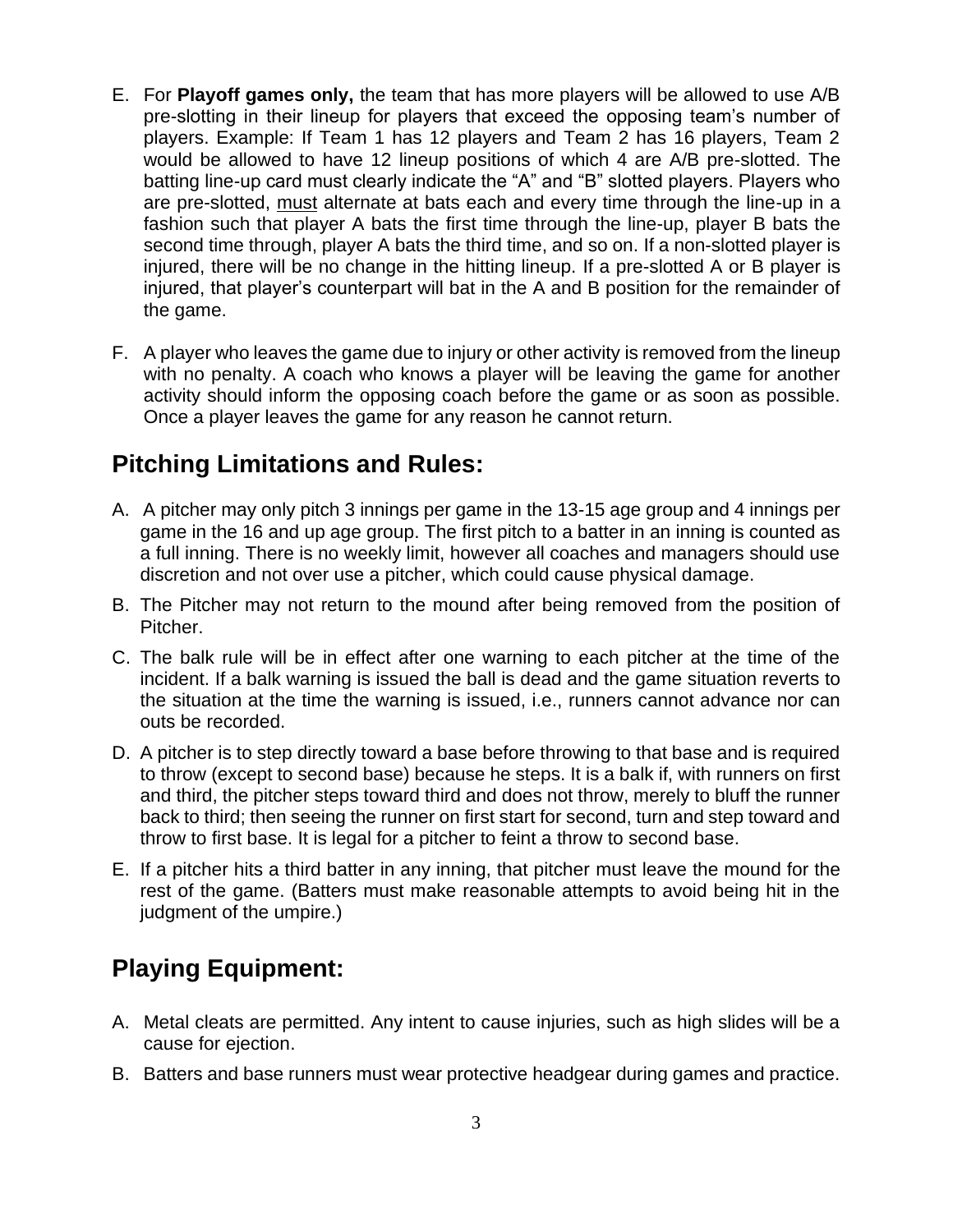- C. All players should wear an athletic supporter and catchers must wear a cup and throat protector.
- D. Wood bats are allowed. All non-wood bats must have the USABat Marking or be marked BBCOR .50 for the 13-15 age group. All non-wood bats must be BBCOR .50 and no greater than -3 for the 16-19 age group.
	- 1. Any bat discovered prior to the game that does not conform to the above rule shall be removed immediately and not be allowed for use during the game. Both teams should check bats prior to the game to avoid the use of illegal bats.
	- 2. If an illegal bat is discovered prior to a batter completing his "at bat" the bat is simply removed from play and the "at bat" continues.
	- 3. A player who uses an illegal bat and hits a fair ball will be ruled out. No advancement on the bases will be allowed, and any outs during the play shall stand. This is an appeal play. The "at bat" will be considered legal once a pitch is thrown to the next batter.

## **Playoffs:**

- A. For playoff eligibility a player must participate in at least 1/3 of the team's regular season games. Requests for exceptions to this rule may be brought to the league reps within a week of the situation that gives cause for the exception, e.g., injuries.
- B. Awards will be given to the champion and the runner-up in each division and each age group overall.
- C. See Playoff hitting rule under lineups.

## **Regulation Games, Weather, Postponed/Suspended Games:**

- A. A regulation game consists of **7 innings** unless it is extended because of a tie score or shortened because:
	- 1. The home team does not need its half of an inning in the  $7<sup>th</sup>$  or needs only a fraction of it
	- 2. The umpire, for whatever reason, calls the game. If the home team is at bat and is ahead after 4 1/2 innings, the game will stand.
	- 3. If after 5 innings (4 1/2 if the home team is leading) and one team is ahead by 15 or more runs, the losing team must concede the victory.
	- 4. The game is part of a **double header** in which case the regulation game consists of 6 innings. This rule applies even when only one of the teams is scheduled for a double header.
	- 5. **Until May 15, 4 innings** will be a complete game if an inning cannot start after 8:00 because of darkness. This is the umpire's call and pertains only for Monday - Friday games on fields without lights.
- B. No inning will start after 8:00 PM before May 15th. Starting on May 15<sup>th</sup> an inning must not start after 8:30. The umpire has the final authority on whether it is safe to continue a game. This rule applies only on fields without lights.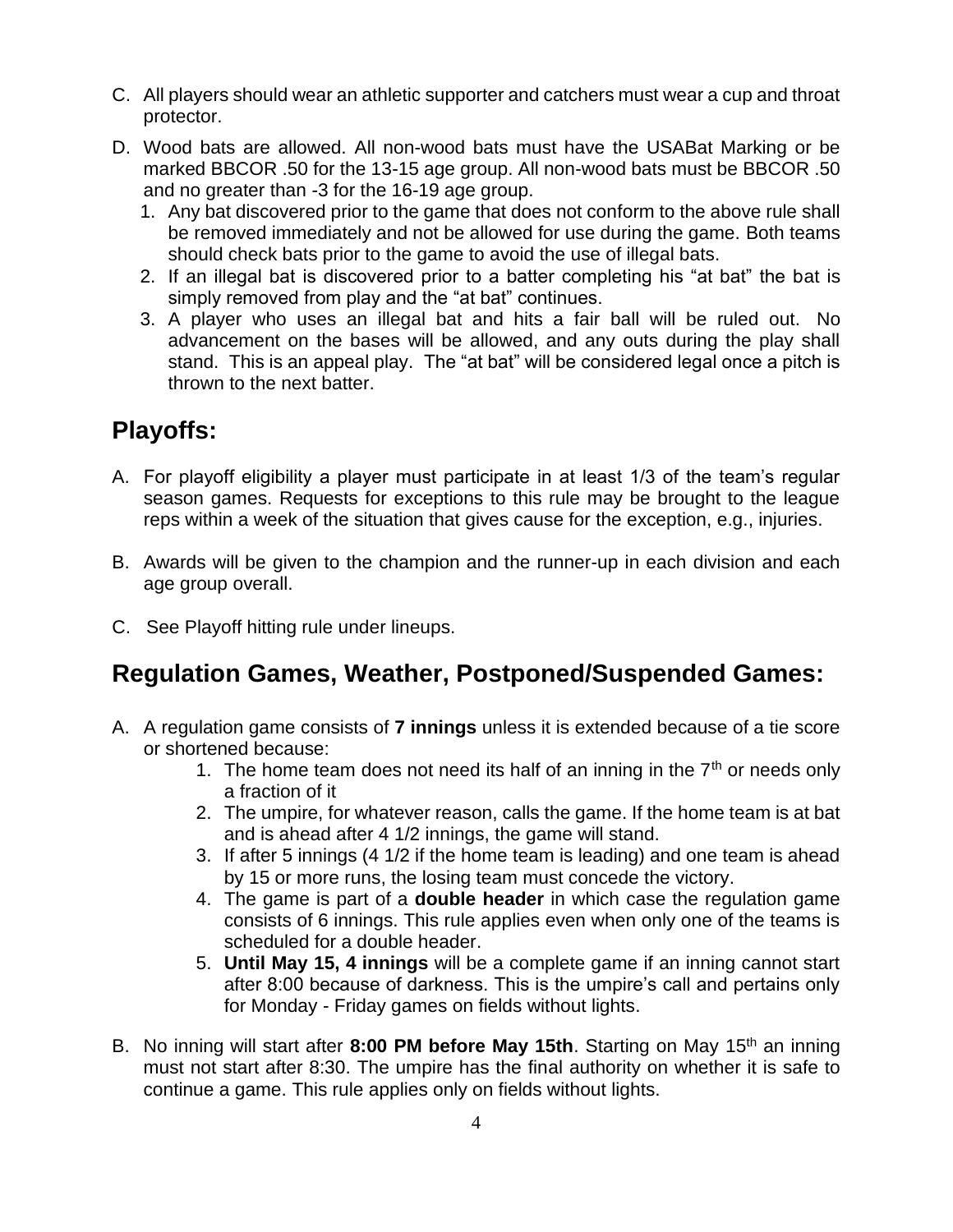- C. Home team managers/coaches will have the final say in calling a game for **bad weather** before the start of the game. The home team should provide at least a 1 hour notice to the visiting team for cancellations. If there is no cancellation 1 hour prior to game time, the visiting team is expected to report for the game.
- D. After the start of the game, only the umpire may call a game.
- E. In case of **lightning**, the game will be stopped. The game may be resumed after waiting 15 minutes past the last lightning occurrence.
- F. If a game is not a regulation game, it must be rescheduled and picked up from where it left off. Both coaches and the umpire must sign the scorebook for the interrupted game.
- G. If a game is not completed, and is resumed, any player not in the original lineup must be entered at the end of the lineup and will bat in turn. That player must play the field 2 of the next 3 innings.
- H. 24 hours' notice is required for game cancellations for reasons other than weather. Cancellations must be reported to the division commissioner and League Scheduler.
- I. Make-ups for the regular season should be re-scheduled within 7 days. If the two Managers cannot agree on a make-up date, each must propose two possible makeup dates to the other Manager, the Commissioner, and the League Scheduler within 7 days via email. After 7 days the Commissioner (alternately, the League Scheduler) will reschedule the game.
- J. Any regulation game called because of weather or darkness will be declared a legal game even if it ends in a tie.
- K. There is no time limit for ITL games. The only time limits that could affect game duration would be due to field or umpire availability restrictions. If there are field or umpire restrictions that would limit the time length of an ITL game, they should be announced to all participants prior to the start of the game.
- L. In a forfeit situation the "winning" coach may decline the forfeit and agree to try to reschedule the game. If the game cannot be rescheduled, the result reverts to a forfeit.

#### **Rosters & Scorebooks:**

- A. All players must be registered with their home organization.
- B. Cutoff dates for new teams will be the third week of March. All fees are due before first game.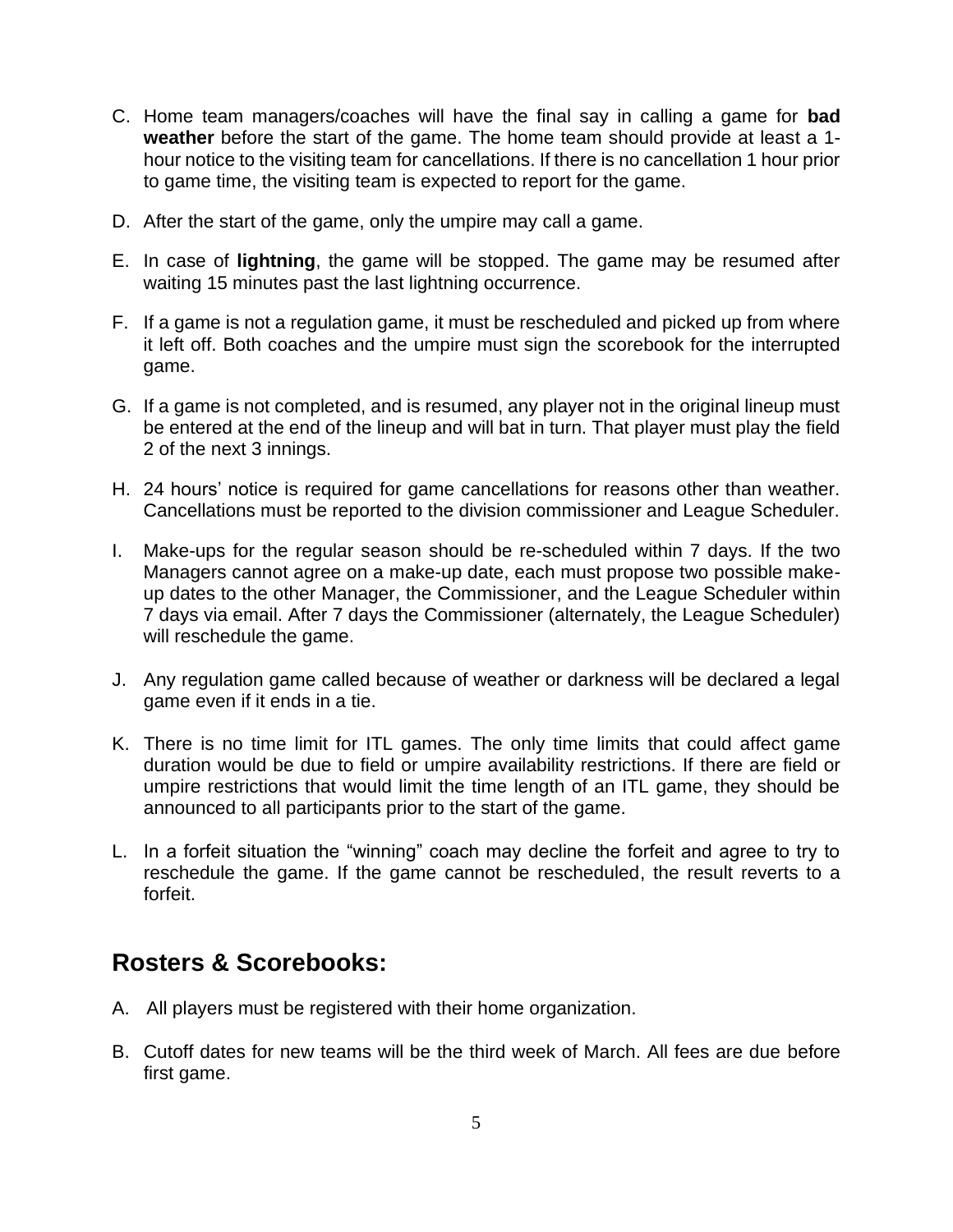- C. Up to 18 players are allowed on a roster for the 13-15 age group. Up to 20 players are allowed on a roster for the 16 and up age group. Call ups from younger teams are allowed.
- D. Initial rosters are due before the first game. Final rosters are due by May 15th.
- E. Scorebooks must show last names of all players. The penalty for not providing last names or playing ineligible players is forfeiture of the game.

## **Rules Interpretation:**

- A. Interpretation of these rules may be decided by a majority vote of the league representatives participating in the division where the rule interpretation is needed. Each township gets one vote on such matters. Tie votes will be decided by adding a representative from the divisions not participating in the division.
- B. Should an umpire enforce a rule that is not compliant with the ITL Rules, it is the responsibility of the Manager or Managers to inform the umpire of the ITL Rule by referencing a copy of the Rules or the ITL website. If the Manager or Mangers are not able to provide the ITL rule for the umpire at the time of the dispute, the umpire's ruling stands. If the umpire after being shown the ITL rule fails to enforce it, the matter should be reported to the league for interpretation.

## **Safety**

A. For bats thrown by the batter, the umpire shall give a warning for the first offense. On subsequent offenses, the batter shall be declared out and the ball dead (no advancement by other runners or defensive plays allowed.)

## **Standings:**

- A. The **winning team** is responsible for calling or emailing the **final score** to the scheduler.
- B. A point system is used for tracking standings: **3** points for a win, **2** points for a tie, **1** point for a loss and **0** points for a no show.
- C. Teams that are tied at playoff time and contending for a final position's will be placed using the following rules:
	- 1. Head-to-Head Record
	- 2. Total runs allowed
	- 3. Coin flip

#### **Starting Times and Minimum Player Requirements**: